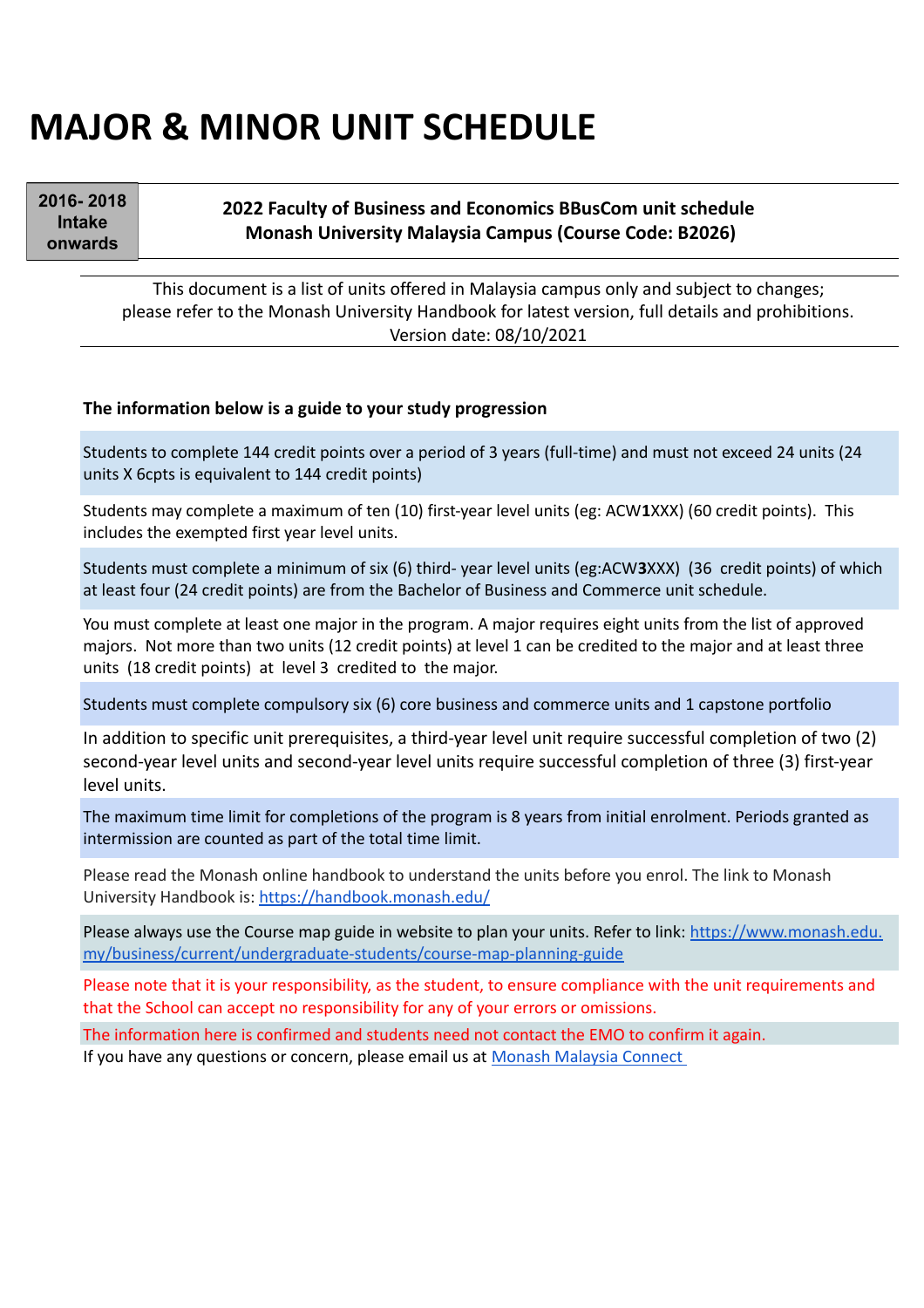## **MAJOR UNIT SCHEDULE**

| 2016-2018                            | 2022 Faculty of Business and Economics BBusCom unit schedule<br>Monash University Malaysia Campus (Course Code: B2026)                                                                                                    |                                                                                     |                                  |                                                                                                                                                 |                                                                                                                                                          |                                |  |  |  |  |
|--------------------------------------|---------------------------------------------------------------------------------------------------------------------------------------------------------------------------------------------------------------------------|-------------------------------------------------------------------------------------|----------------------------------|-------------------------------------------------------------------------------------------------------------------------------------------------|----------------------------------------------------------------------------------------------------------------------------------------------------------|--------------------------------|--|--|--|--|
| <b>Intake</b>                        | This document is a list of units offered in Malaysia campus only and subject to changes;<br>please refer to the Monash University Handbook for latest version, full details and prohibitions.<br>Version date: 04/10/2021 |                                                                                     |                                  |                                                                                                                                                 |                                                                                                                                                          |                                |  |  |  |  |
|                                      |                                                                                                                                                                                                                           | Semester                                                                            | Unit code                        | Unit name                                                                                                                                       | Pre-requisite units                                                                                                                                      |                                |  |  |  |  |
|                                      |                                                                                                                                                                                                                           | 1 and $2$                                                                           | <b>ACW1120</b>                   | Financial accounting 1 (Accounting major)                                                                                                       | nil                                                                                                                                                      | [replaces ACW1100]             |  |  |  |  |
|                                      |                                                                                                                                                                                                                           |                                                                                     |                                  | or                                                                                                                                              |                                                                                                                                                          |                                |  |  |  |  |
| 6 core<br>(Compulsory)               |                                                                                                                                                                                                                           | 1 and $2$<br>1 and $2$                                                              | <b>ACW1020</b><br><b>BTW1042</b> | Accounting in business (Non-accounting major)<br>Malaysian business law                                                                         | nil<br>nil                                                                                                                                               | [replaces ACW1200]             |  |  |  |  |
|                                      |                                                                                                                                                                                                                           | 1 and $2$                                                                           | <b>ECW1101</b>                   | Introductory microeconomics                                                                                                                     | nil                                                                                                                                                      |                                |  |  |  |  |
|                                      |                                                                                                                                                                                                                           | 1 and $2$                                                                           | <b>ETW1001</b>                   | Introduction to statistical analysis                                                                                                            | nil                                                                                                                                                      | [replaces ETW1000 and ETW1100] |  |  |  |  |
|                                      |                                                                                                                                                                                                                           | 1 and 2                                                                             | <b>MGW1010</b>                   | Introduction to management                                                                                                                      | nil                                                                                                                                                      |                                |  |  |  |  |
|                                      |                                                                                                                                                                                                                           | 1 and $2$                                                                           | <b>MKW1120</b>                   | Marketing theory and practice                                                                                                                   | nil                                                                                                                                                      |                                |  |  |  |  |
|                                      |                                                                                                                                                                                                                           |                                                                                     |                                  |                                                                                                                                                 | <b>Students are required to select one from below</b>                                                                                                    |                                |  |  |  |  |
|                                      |                                                                                                                                                                                                                           | $\overline{c}$                                                                      | <b>BEW3001</b>                   | Ethics and sustainability in a business environment                                                                                             | Successful competion of 96 credit points.                                                                                                                |                                |  |  |  |  |
| 1 Capstone Portfolio<br>(Compulsory) |                                                                                                                                                                                                                           | $\mathbf{1}$                                                                        | <b>BEW3102</b>                   | Experiental learning project                                                                                                                    | Successful completion of 96 credit points.                                                                                                               |                                |  |  |  |  |
|                                      |                                                                                                                                                                                                                           | 1, 2 and SA-02 BEW3110                                                              |                                  | Work experience program                                                                                                                         | Successful completion of 96 credit points.                                                                                                               |                                |  |  |  |  |
|                                      |                                                                                                                                                                                                                           | 1 and $2$                                                                           | <b>BEW3555</b>                   | Integrative business practices                                                                                                                  | Successful completion of 96 credit points, inclusive of 6 compulsory core units of<br>ACW1120 or ACW1020, BTW1042, ECW1101, ETW1001 MGW1010 and MKW1120. |                                |  |  |  |  |
| Accountancy                          |                                                                                                                                                                                                                           | 1 and $2$                                                                           | <b>ACW1120</b>                   | Financial accounting 1 (Accounting major)                                                                                                       | nil                                                                                                                                                      | [replaces ACW1100]             |  |  |  |  |
|                                      | Compulsory                                                                                                                                                                                                                | 1 and $2$                                                                           | <b>ACW2120</b>                   | Financial acccounting 2                                                                                                                         | ACW1120 (previous pre-req ACW1100)                                                                                                                       | [replaces ACW2491]             |  |  |  |  |
|                                      |                                                                                                                                                                                                                           | 1 and $2$                                                                           | <b>ACW2220</b>                   | Management accounting 1                                                                                                                         | ACW1120 (previous pre-req ACW1100)                                                                                                                       | [replaces ACW2391]             |  |  |  |  |
|                                      |                                                                                                                                                                                                                           | 1 and $2$                                                                           | <b>ACW3120</b>                   | Financial accounting 3                                                                                                                          | ACW2120 (previous pre-req ACW2491)                                                                                                                       | [replaces ACW3491]             |  |  |  |  |
|                                      |                                                                                                                                                                                                                           | 1 and $2$<br>1 and 2                                                                | <b>ACW3220</b><br><b>BFW2140</b> | Management accounting 2<br>Corporate finance 1                                                                                                  | ACW2220 (previous pre-reg ACW2391)<br>ECW1101                                                                                                            | [replaces ACW3431]             |  |  |  |  |
| <b>Professional</b>                  |                                                                                                                                                                                                                           |                                                                                     |                                  | Student are required to select two units from below (with at least one unit at level 3                                                          |                                                                                                                                                          |                                |  |  |  |  |
| <b>Accounting Sequence</b>           |                                                                                                                                                                                                                           | 1 and $2$                                                                           | <b>ACW2420</b>                   | Accounting information systems                                                                                                                  | ACW1120 (previous pre-req ACW1100)                                                                                                                       | [replaces ACW2851]             |  |  |  |  |
|                                      |                                                                                                                                                                                                                           | 1 and $2$                                                                           |                                  | #ACW3620 Assurance and audit services                                                                                                           | ACW2120 (previous pre-req ACW2491)                                                                                                                       | [replaces ACW3041]             |  |  |  |  |
|                                      |                                                                                                                                                                                                                           | 1 and $2$                                                                           |                                  | #BTW2213 Malaysian company law                                                                                                                  | <b>BTW1042</b>                                                                                                                                           |                                |  |  |  |  |
|                                      |                                                                                                                                                                                                                           | 1 and 2                                                                             |                                  | #BTW3153 Malaysian income tax law                                                                                                               | nil                                                                                                                                                      |                                |  |  |  |  |
| <b>Applied Economics</b>             | Complsory                                                                                                                                                                                                                 | 1 and $2$                                                                           | <b>ECW1102</b>                   | Introductory macroeconomics                                                                                                                     | nil                                                                                                                                                      |                                |  |  |  |  |
|                                      |                                                                                                                                                                                                                           | 1                                                                                   | <b>ECW2730</b>                   | Macroeconomic policy                                                                                                                            | ECW1102                                                                                                                                                  |                                |  |  |  |  |
|                                      |                                                                                                                                                                                                                           | $\overline{2}$                                                                      | <b>ECW2731</b>                   | Managerial economics                                                                                                                            | ECW1101                                                                                                                                                  |                                |  |  |  |  |
|                                      |                                                                                                                                                                                                                           | 1 and 2                                                                             | <b>ETW2001</b>                   | Foundations of data analysis and modeling                                                                                                       | ETW1001 or ETW1000 or ETW1100                                                                                                                            | [replaces ETW1010 and ETW2111] |  |  |  |  |
|                                      |                                                                                                                                                                                                                           |                                                                                     |                                  |                                                                                                                                                 | <b>Students are required to select three units from below</b>                                                                                            |                                |  |  |  |  |
|                                      |                                                                                                                                                                                                                           | $\overline{2}$                                                                      | <b>ECM3670</b>                   | Development economics                                                                                                                           | ECW1101 and ECW2730                                                                                                                                      |                                |  |  |  |  |
|                                      |                                                                                                                                                                                                                           | $\overline{2}$                                                                      | <b>ECM3810</b>                   | Public sector economics                                                                                                                         | ECW2731                                                                                                                                                  |                                |  |  |  |  |
|                                      |                                                                                                                                                                                                                           | $\overline{2}$                                                                      | ECW3143                          | Economics of money and banking                                                                                                                  | ECW1101 and ECW2730                                                                                                                                      |                                |  |  |  |  |
|                                      |                                                                                                                                                                                                                           | 1                                                                                   | <b>ECW3301</b>                   | Case studies in international trade                                                                                                             | ECW2721 or ECW2731                                                                                                                                       |                                |  |  |  |  |
|                                      |                                                                                                                                                                                                                           | 1                                                                                   | <b>ECW3830</b>                   | Business, competition and regulation                                                                                                            | ECW2731                                                                                                                                                  |                                |  |  |  |  |
|                                      |                                                                                                                                                                                                                           | Student are required to select one unit from below Or one unit from above selection |                                  |                                                                                                                                                 |                                                                                                                                                          |                                |  |  |  |  |
|                                      |                                                                                                                                                                                                                           | 1                                                                                   | <b>ECW2141</b>                   | Economics of labour markets                                                                                                                     | ECW1101                                                                                                                                                  |                                |  |  |  |  |
|                                      |                                                                                                                                                                                                                           | $\overline{\mathbf{c}}$                                                             | <b>ECW2721</b>                   | Trade finance and foreign exchange                                                                                                              | ECW1101                                                                                                                                                  |                                |  |  |  |  |
|                                      |                                                                                                                                                                                                                           | $\overline{2}$                                                                      | <b>ECM2310</b>                   | Culture, growth and development                                                                                                                 | ECW1102 and ETW1000 or ETW1100 or                                                                                                                        |                                |  |  |  |  |
|                                      |                                                                                                                                                                                                                           | $\mathbf{1}$                                                                        | <b>ECM2360</b>                   | Environmental and natural resource economics                                                                                                    | ECW1101                                                                                                                                                  |                                |  |  |  |  |
|                                      |                                                                                                                                                                                                                           | 2                                                                                   | <b>ECM2642</b>                   | Southeast Asian economies and global business                                                                                                   | nil                                                                                                                                                      |                                |  |  |  |  |
|                                      |                                                                                                                                                                                                                           | 1 and $2$                                                                           | <b>ETW2510</b>                   | Introduction to econometrics                                                                                                                    | ETW2001 or ETW1010 or ETW2111                                                                                                                            | [replaces ETW2410]             |  |  |  |  |
|                                      |                                                                                                                                                                                                                           | 1 and $2$                                                                           | <b>BFW1001</b>                   | Foundations of finance                                                                                                                          | nil                                                                                                                                                      |                                |  |  |  |  |
|                                      |                                                                                                                                                                                                                           | 1 and 2                                                                             | <u>BFW2140</u>                   | Corporate finance 1                                                                                                                             | ECW1101                                                                                                                                                  |                                |  |  |  |  |
|                                      |                                                                                                                                                                                                                           | 1 and 2                                                                             | <b>BFW2401</b>                   | Commercial banking and finance<br>Derivatives 1                                                                                                 | <b>BFW1001</b>                                                                                                                                           |                                |  |  |  |  |
|                                      | Compulsory                                                                                                                                                                                                                | 1 and 2                                                                             | <b>BFW2751</b>                   |                                                                                                                                                 | BFW1001 and BFW2140<br><b>BFW2140</b>                                                                                                                    |                                |  |  |  |  |
| <b>Banking and</b>                   |                                                                                                                                                                                                                           | 1 and 2                                                                             | <b>BFW3121</b>                   | Investments and portfolio management                                                                                                            |                                                                                                                                                          |                                |  |  |  |  |
| Financial                            |                                                                                                                                                                                                                           | 1 and 2                                                                             | <b>BFW3841</b>                   | Credit analysis and lending management<br>You must complete 2 unit (12 credit points) from the following units, with at least 1 unit at level 3 | BFW2401 and BFW2140                                                                                                                                      |                                |  |  |  |  |
| Management                           |                                                                                                                                                                                                                           | 1 and $2$                                                                           | <b>BFW2341</b>                   | International financial management                                                                                                              | nil (prohibition to BFW3331)                                                                                                                             |                                |  |  |  |  |
|                                      |                                                                                                                                                                                                                           | 1                                                                                   | <b>BFW3120</b>                   | FinTech and its impact on global finance and banking                                                                                            | BFW2140 and BFW2401                                                                                                                                      |                                |  |  |  |  |
|                                      |                                                                                                                                                                                                                           | $\overline{\mathbf{c}}$                                                             | <b>BFW3540</b>                   | Modelling in finance                                                                                                                            | <b>BFW2751</b>                                                                                                                                           |                                |  |  |  |  |
|                                      |                                                                                                                                                                                                                           | 2                                                                                   | BFW3651                          | Treasury management                                                                                                                             | <b>BFW2401</b>                                                                                                                                           |                                |  |  |  |  |
|                                      |                                                                                                                                                                                                                           | 1 and 2                                                                             | ETW2510                          | Introduction to econometrics                                                                                                                    | ETW2001 or ETW1010 or ETW2111                                                                                                                            | [replaces ETW2410]             |  |  |  |  |
|                                      |                                                                                                                                                                                                                           |                                                                                     |                                  |                                                                                                                                                 | You must complete 8 units (48 credit points) from the following units                                                                                    |                                |  |  |  |  |
|                                      |                                                                                                                                                                                                                           | 1 and 2                                                                             | <b>BTW1042</b>                   | Malaysian business law                                                                                                                          | nil                                                                                                                                                      |                                |  |  |  |  |
| <b>Business Law and</b><br>Taxation  |                                                                                                                                                                                                                           | 1 and 2                                                                             | <b>BTW2213</b>                   | Malaysian company law                                                                                                                           | BTW1042                                                                                                                                                  |                                |  |  |  |  |
|                                      |                                                                                                                                                                                                                           | 1                                                                                   | <b>BTW2241</b>                   | Comparative workplace relations law                                                                                                             | BTW1042                                                                                                                                                  |                                |  |  |  |  |
|                                      |                                                                                                                                                                                                                           | 2                                                                                   | <b>BTW2320</b>                   | Current issues in corporate governance                                                                                                          | nil                                                                                                                                                      |                                |  |  |  |  |
|                                      | Compulsory                                                                                                                                                                                                                | 1 and $2$                                                                           | <b>BTW3153</b>                   | Malaysian income tax law                                                                                                                        | nil                                                                                                                                                      |                                |  |  |  |  |
|                                      |                                                                                                                                                                                                                           | 2                                                                                   | <b>BTW3201</b>                   | International trade law                                                                                                                         | BTW1042                                                                                                                                                  |                                |  |  |  |  |
|                                      |                                                                                                                                                                                                                           | $\mathbf{1}$                                                                        | <b>BTW3233</b>                   | Conventional and Islamic finance law                                                                                                            | BTW1042                                                                                                                                                  |                                |  |  |  |  |
|                                      |                                                                                                                                                                                                                           | $\overline{2}$                                                                      | <b>BTW3281</b>                   | Malaysian Marketing Law                                                                                                                         | nil                                                                                                                                                      |                                |  |  |  |  |